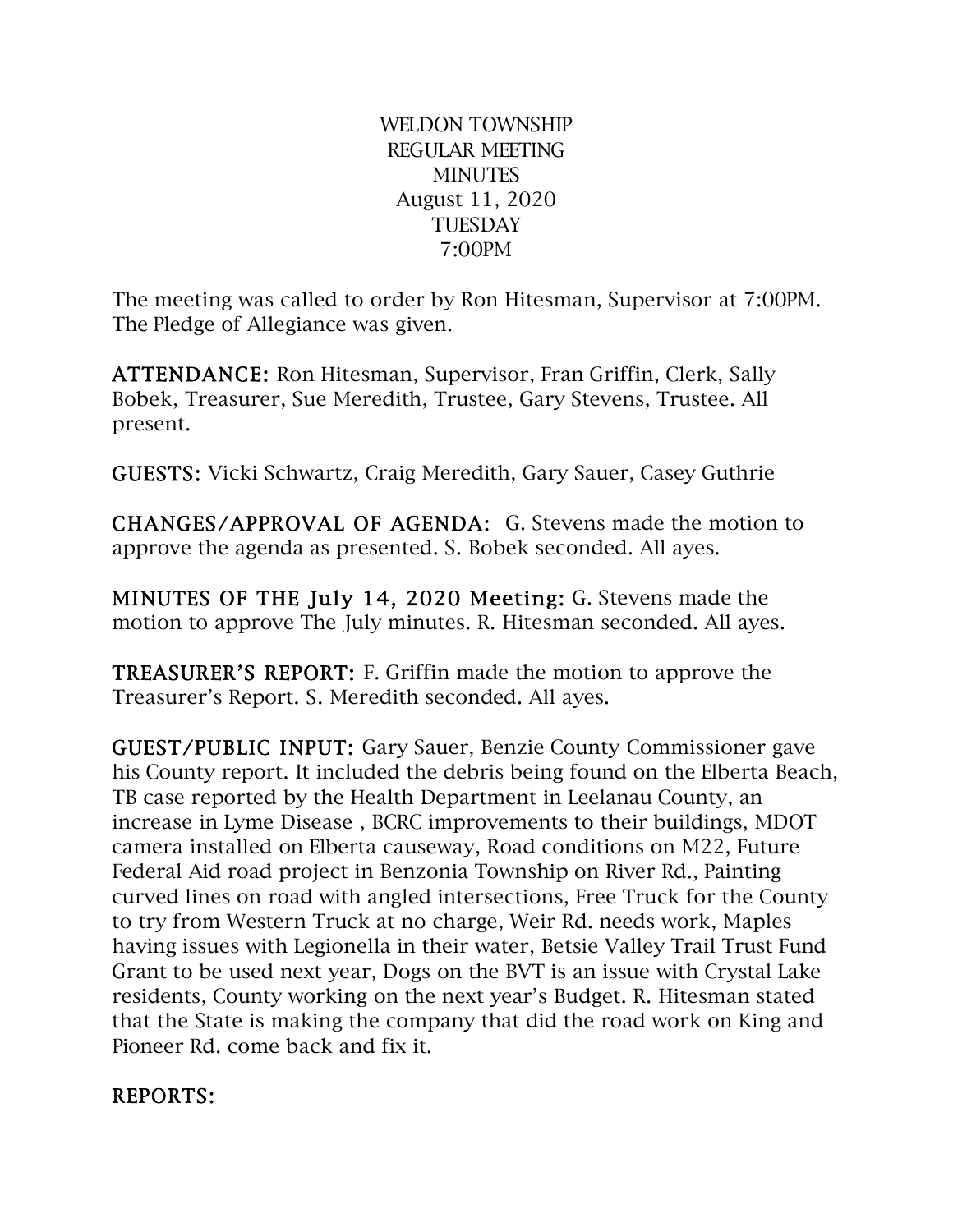ZONING ADMINISTRATOR: C. Meredith's report is on file. He reported on four LUP's and other inquiries. He would like permission to contact Tim Figura to get an opinion on the 'shipping containers' that are on Haze and Landis Rd as it pertains to our Zoning. R. Hitesman would like to meet with C. Kraus and C. Meredith and discuss it.

DAY USE PARK: C. Meredith's written report was given to the Board and is on file. R. Hitesman reported that the garbage is now being picked up by Republic on Haze Rd. by the river.

NEW GREENSPACE GRANT: R. Hitesman reported on the project. SEEDS put the tread on the walkway, put the mulch in and adjusted the walkway per DNR specifications. Fence is up. There was a misunderstanding as to the amount of this Grant. K. Horan informed R. Hitesman that it is \$10,000 and not \$15,000 as originally thought. Clerk asked when the Grant money will be issued to the Township. We have paid SEEDS from the General Fund, so it looks out of balance.

PLANNING COMMISSION: C. Kraus gave his report. Elizabeth Calcutt was at the last PC meeting. Discussed the Recreation Plan. It has been on hold since the Covid issue. She stated that we need to have a public meeting. PC plans to pass out information at the Township Cleanup Day on September 19th. Craig Meredith is working on the Fee Schedule and will come up with a recommendation. The PC needs to finish the Zoning started with Wade Trim a few months ago. Arthur Mullen suggested using Crystal Mountain for two-five-hour long Saturday workshops. C. Kraus asked that the Board approve \$150 for each Saturday for the workshops at Crystal Mountain, tentatively scheduled for August 29th and October 3rd from 8am-1pm at the Crystal Mountain Conference Center. Discussion. F. Griffin made the motion to approve the \$150 per Saturday for the PC Zoning workshops at Crystal Mountain and to pay the Chairperson \$20/hr., the Secretary \$20/hr., and the PC Trustees \$15/hr. for attending the workshops. G. Stevens seconded. Roll call vote: R. Hitesman, S. Bobek, S. Meredith. G. Stevens, F. Griffin all ayes. Motion passed.

LIQUOR INSPECTOR REPORT: Reports are on file. No concerns at this time.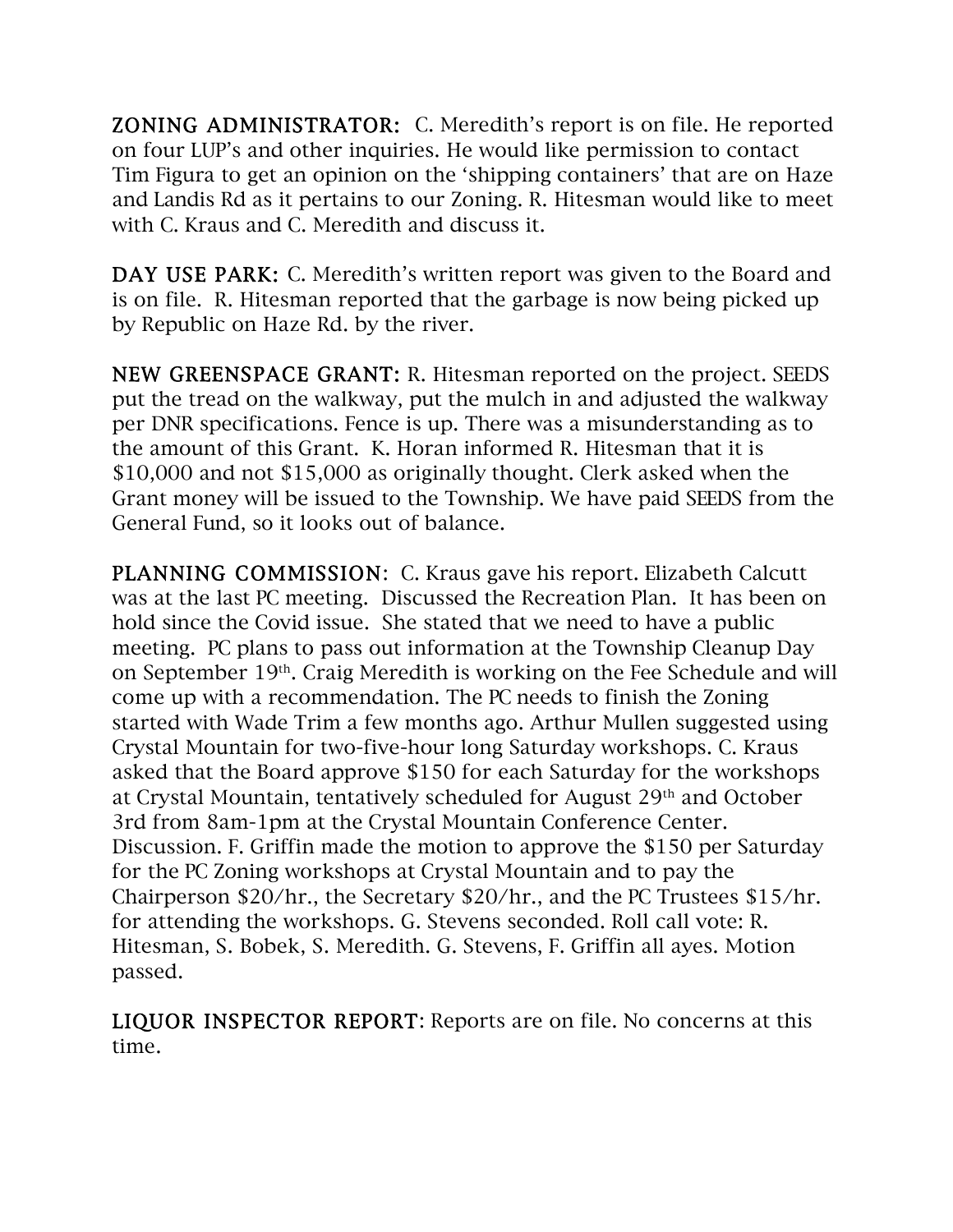NUISANCE Report: G. Stevens' written report is on file. He has been working with F. Hankins and Mr. Hankins is being very cooperative.

BUDGET REPORT: F. Griffin asked the Board's approval on the recommended adjustments. Transfer \$240 from Contingency to 6560 Payroll Expenses and \$50 from Contingency to 669-000 Reconciliation Discrepancy. R. Hitesman made the motion to make the adjustments. G. Stevens seconded. All ayes.

SUPERVISOR COMMENTS: R. Hitesman stated that King Rd between M115 and Pioneer Rd needs work. He was asked about a traffic count. BOR was held July 21<sup>st</sup>. C. Guthrie, Assessor, stated that they had six petitions, one Poverty Exemption request which was denied. BOR went well.

**CLERK COMMENTS:** F. Griffin stated that the August  $4<sup>th</sup>$  Election went well. We have two new Election Inspectors. They did well. We had 214 total voters. Of that total 102 were AV.

At the last July Board meeting, S. Bobek asked about the Village Fire Fund money. F. Griffin gave her a copy of the Village Treasurer's report. Clerk asked if it would be ok to destroy the minutes of the JPC withdrawal closed session the Board had with our attorney, Tim Figura July 9, 2019. Open Meetings Act states that you can destroy the minutes of closed session one year and one day after the approval of the meeting minutes of the regular meeting. G. Stevens made the motion to destroy the closed session minutes of July 9, 2019. S. Bobek seconded. All ayes. Clerk will destroy the closed session minutes from July 9, 2019 on August 13, 2020. Clerk asked about having the "old" Weldon Township map given to us by the Historical Society/Museum framed. Also, framing of the Zoning/Future Land Use and current Weldon Township map. Discussion. Board okayed Clerk using her judgement in getting them framed. Clerk advised the Board that she has received two FOIA requests from TrueTheVote. She has been in contact with Tim Figura and Dawn Olney. At this point, she is waiting on advice from them on how to proceed.

UNFINISHED BUSINESS: R. Hitesman reported that Lost Lake Improvements has finished the ceiling repair in the furnace room.

NEW BUSINESS: F. Griffin stated that the Audit Report 2019-2020 has been received. There are copies in her office for all Board members.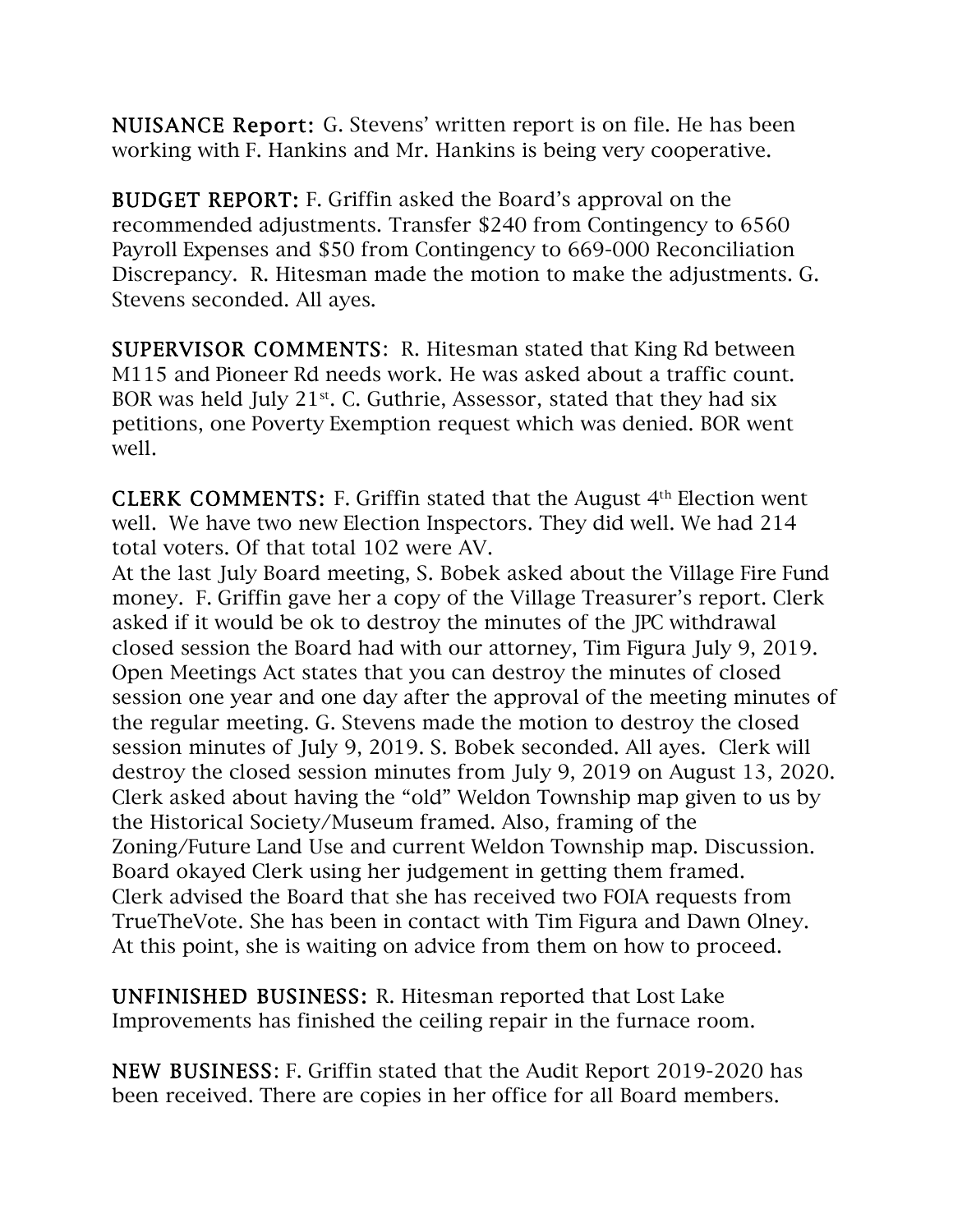Clerk also stated that we missed reappointing the Planning Commission members. They have staggered terms=3-year, 2 year and 1 year. S. Bobek made the motion to appoint S. Williams, Becky Sharp, and C. Bobek to terms that expire in 2023, S. Meredith to a term expiring in 2022. C. Kraus and R. Aldrich and C. Aldrich will need to be re-appointed in March 2021. R. Hitesman seconded. All ayes.

BILLS:

| Aug 2020                                           |             |         |
|----------------------------------------------------|-------------|---------|
| David Kane, Monthly Website Maintenance            |             | 60.00   |
| Craig Meredith, ZA                                 | 250.00      |         |
| Craig Meredith-Hall-lawncare                       |             | 75.00   |
| Craig Meredith-Garden mowing                       |             | 40.00   |
| Craig Meredith-DUP                                 |             |         |
| 150.00                                             |             |         |
| Craig Meredith-LUP fee                             | 112.00      |         |
| Julie Lonn, Town Hall Cleaning                     |             | 50.00   |
| Gary Stevens-cemetery maint                        |             | 300.00  |
| Gary Stevens-Nuisance Enforcement                  |             | 200.00  |
| <b>AFLAC</b>                                       | 304.86      |         |
| <b>VISA</b>                                        | 697.42      |         |
| AcenTek                                            | 175.21      |         |
| <b>Michigan Election Resource</b>                  | 66.69       |         |
| ElectionSource                                     | 31.55       |         |
| Lost Lake Improvements                             |             | 1150.00 |
| <b>SEEDS</b>                                       | 1708.00     |         |
| <b>SEEDS</b>                                       | 3525.00     |         |
| <b>Spectrum Printers</b>                           | 90.00       |         |
| BS&A Software-Assessing                            |             |         |
| 817.00                                             |             |         |
| Baird, Cotter, Bishop PC-Audit                     |             | 4650.00 |
| Pioneer Group                                      | 77.40       |         |
| Cherryland Electric                                | 65.25       |         |
| Board of Review-Pay                                | 100.00      |         |
| Sally Bobek-Reimburse for stamps                   |             | 55.00   |
| Fran Griffin-reimburse for mileage to Govt Ctr x 2 |             |         |
| 28.76                                              |             |         |
| Fran Griffin-reimburse for scanner                 |             |         |
| 137.66                                             |             |         |
| Election Workers Pay-Election/Training/Assisting   |             |         |
| 1914.50                                            |             |         |
| Planning Commission-Pay                            |             | 425.00  |
| Casey Guthrie-Assessor                             |             | 1398.83 |
| Township Board Salaries                            |             | 3158.34 |
| TOTAL-AUGUST                                       | \$21,813.47 |         |

G. Stevens made the motion to pay the bills. S. Meredith seconded. All ayes.